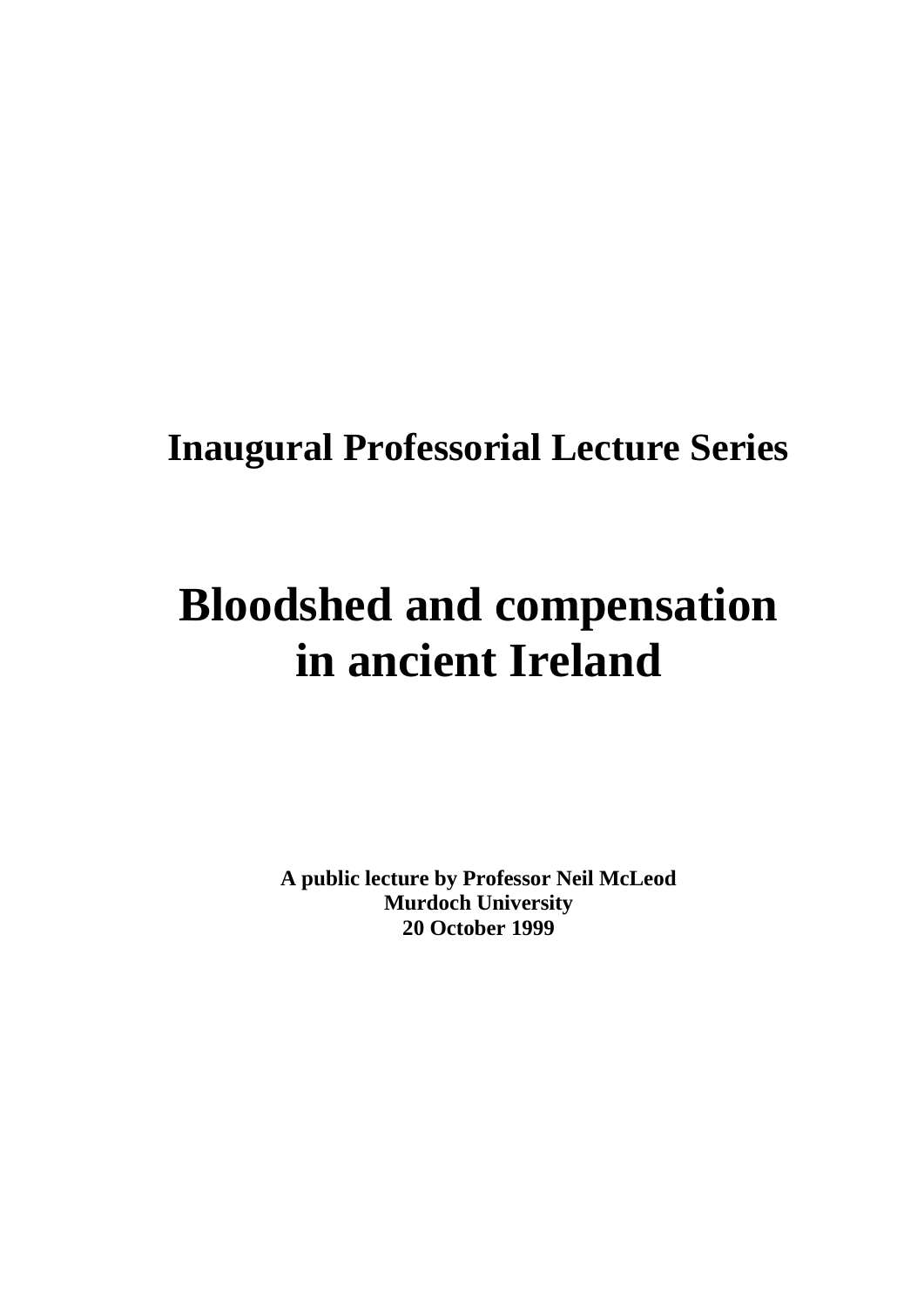# **Bloodshed and compensation in ancient Ireland**

a public lecture by Professor Neil McLeod Murdoch University 20 October 1999

# **Medieval English law**

[The opening overhead for this lecture was a suitably sensational picture of a gentleman receiving a blow to the head with an axe.] Suppose this were a contemporary artist's drawing of timber-workers in medieval rural England. And suppose the incident depicted led to the death of the gentleman who has just been struck. Is it murder? Is it manslaughter? Is it merely an accidental killing? The answer to those questions, curiously enough, depends not just on the facts, but on how far back in time you wish to go.

At all times in the history of medieval English law, homicides were divided into two classes. There were particularly heinous homicides, for which the penalty was death, and less serious homicides, for which the death penalty could be escaped. For these less serious homicides the penalty was usually financial. In earlier times, the killer and his kin paid financial compensation to the victim's kin as well as a fine to the king. In later times, the killer was exiled from the realm and his property was forfeited to his lord.<sup>[1](#page-1-0)</sup>

| Date | Death   | Distinguishing | Financial     | Defences     |
|------|---------|----------------|---------------|--------------|
| AD   | penalty | feature        | penalty       |              |
| 1050 | secret  | covert         | killing       |              |
|      | murder  |                |               |              |
| 1250 | secret  | covert         | 'voluntary'   | accident     |
|      | murder  |                | homicide      | self-defence |
| 1350 | murder  | planned        | chance-medley | accident     |
|      |         |                |               | self-defence |
| 1550 | murder  | deliberate     | manslaughter  | $+$ mistake  |
|      |         |                |               | of fact      |

# **Homicide in medieval English Law**

# **Anglo-Saxon Law**

If you want to travel back to Anglo-Saxon times, to the first millennium AD, it was entirely beside the point whether a killing was deliberate, careless or accidental.<sup>[2](#page-1-1)</sup> What mattered was whether the killer hid the body or denied the killing; that is, whether the killing was covert or overt. A covert homicide was a sure sign of the most guilty of circumstances. Only covert killings warranted the Latin term *murdrum* (Anglo-Saxon *morth*) in those times. This term means `murder', but we now usually translate it `secret murder' to highlight its

<span id="page-1-0"></span> <sup>1</sup> Sir William Holdsworth, *A History of English Law* (16 vols), vol ii (London 1903; 1982) pp 45-48, 358; vol iii (London 1908, 1977) p 303.

<span id="page-1-1"></span>Holdsworth ii 51-52.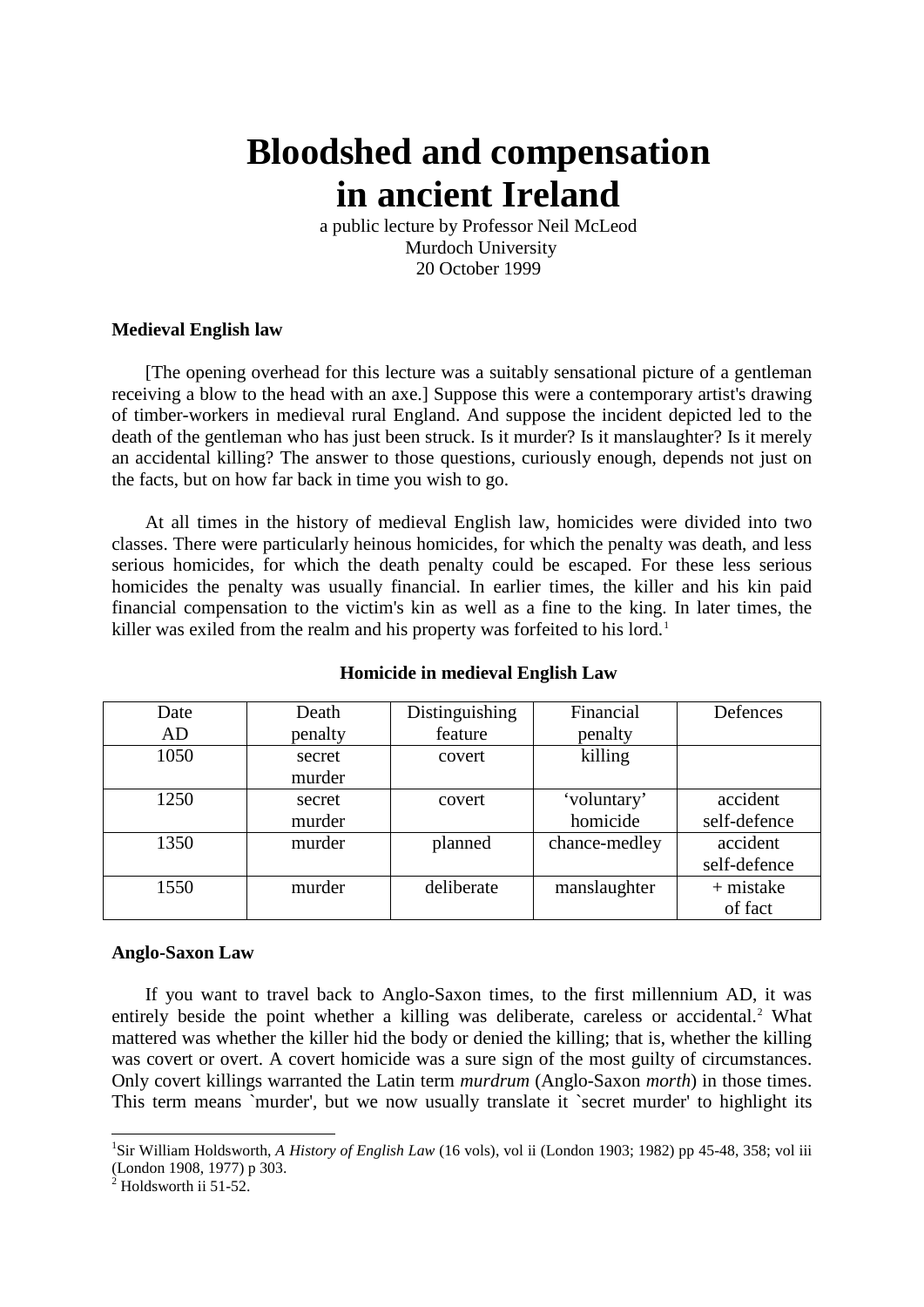distinguishing feature. The penalty for secret murder was death. All other killings were atoned for by the payment of blood-money.

# **13th century English law**

It was only in the  $13<sup>th</sup>$  century that the English common law recognised accident and self-defence as mitigating circumstances in criminal trials. In those circumstances, the killing was not the, voluntary' act of the killer. But even then, involuntary killers needed to receive a pardon from the king: they were guilty of crime, but the crime was pardonable. Even when pardoned of the criminal offence, the involuntary killer could face a civil action on behalf of the kin of the person killed.<sup>[3](#page-2-0)</sup>

Some killings were, of course, authorised by law; such as the hanging of convicted murderers. Felons could be killed if that was the only way to effect their arrest. And if our overhead showed a forester acting with some enthusiasm in the arrest of a trespassing treefeller, then he too would be cleared of homicide by a late  $13<sup>th</sup>$  century statute of Edward I.<sup>[4](#page-2-1)</sup>

Even in the  $13<sup>th</sup>$  century, the most serious form of homicide was still secret murder. All other culpable homicides were lumped together. A death which was the result of mere negligence was treated the same way as one which was the result of a deliberate intent to  $k$ ill. $5$ 

# **14th century English law**

It is only in the  $14<sup>th</sup>$  century that the question of the intent of the killer became important. It is in this period that we see the rise of the concept of `malice aforethought'. Put at its simplest, malice aforethought indicated that the defendant had planned and carried out the killing in cold blood.<sup>[6](#page-2-3)</sup> But there was still no distinction drawn between a deliberate killing in hot-blood and a death as the result of negligence.

Self-defence continued to exculpate the killer, as did accident. So, for example, Sir William Holdsworth notes that by the mid-fifteenth century it was considered to be a mere accident if "a man is cutting his trees and by accident they fall on some one's head and kill him."<sup>[7](#page-2-4)</sup>

But even where the killer was pardoned on the grounds of accident, this only saved him from exile or death. He was still liable to forfeit all his goods. This was declared to be the law as late as the case of *Beaulieu v Finglam*, which was decided in the year 1400.<sup>[8](#page-2-5)</sup> In that case, counsel for the defendant complained that his client would be ruined if his possessions were taken from him, and that this seemed harsh given his client was blameless. To this the Chief

 $3$  Holdsworth iii 311, 313.

<span id="page-2-1"></span><span id="page-2-0"></span><sup>4</sup> Holdsworth iii 312, citing 21 Edward I st 2.

<span id="page-2-2"></span> $^5$  Holdsworth ii 359.

<span id="page-2-3"></span><sup>&</sup>lt;sup>6</sup> Even that is disputed for this period, with some scholars suggesting that all 'wicked' killings were lumped together and only accidental killings during unlawful acts came within the definition of 'chance-medley'. See the discussion in David Sellar, `Forethocht Felony, Malice Aforethought and the Classification of Homicide', in WM Gordon and TD Fergus ed *Legal History in the Making - proceedings of the ninth British Legal History Conference, Glasgow 1989* (London and Rio Grande 1991), chapter 4, pp 43-59.<br><sup>7</sup> Holdsworth iii 313.

<span id="page-2-5"></span><span id="page-2-4"></span><sup>8</sup> YB 2 Henry N 18,6: cited in JH Wigmore `Responsibility for tortious acts: its history' [(1984) *7 Harvard Law Review* 315, 383, 441; reprinted in] *Selected Essays on the Law of Torts* (Cambridge Mass. 1924) 18-86, p 79.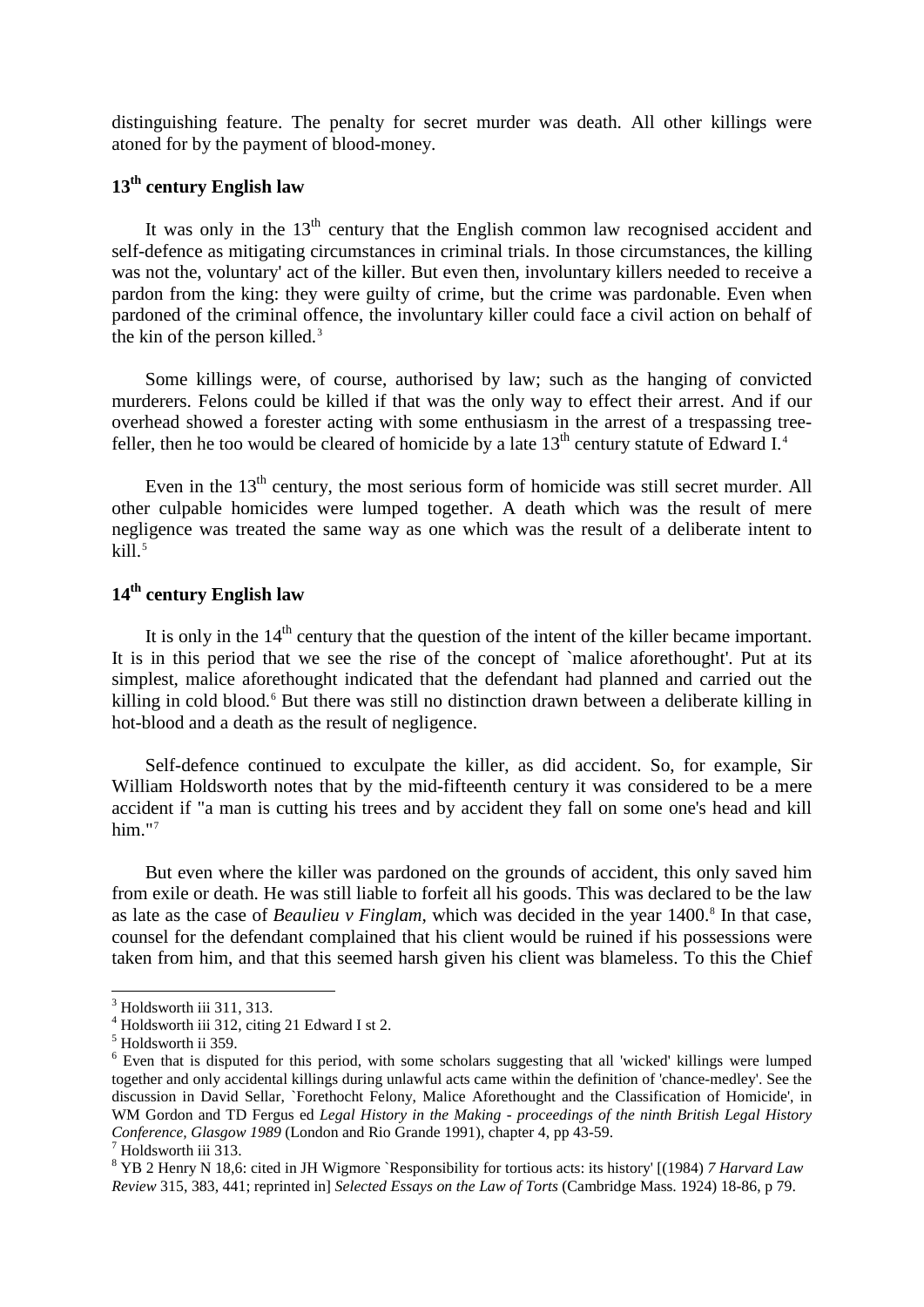justice replied "What is that to us? It is better that he should be undone wholly, than that the law should be changed for him."

Even in the fifteenth century, a killer pardoned on the grounds of accident remained at risk of a civil action.<sup>[9](#page-3-0)</sup>

# **16th century English law**

It was not until the sixteenth century that a distinction was finally drawn between deliberate killing and negligent killing. This was the beginning of the distinction between murder and manslaughter as we know it today. Manslaughter included deaths which were the unintentional outcomes of careless, but intentional, acts. Tree-felling again provides us with a good example. Cutting down trees was an inherently dangerous act (as the drawing in our first overhead appears to show). That is why timber cutters notoriously yelled something appropriate like `Stand clear!' (or `Timber!') when a tree was about to fall. It would have been careless not to have given such a warning, because the result might well have been the death of a bystander. If such a death occurred, it was treated as manslaughter rather than murder. While the death itself was not intended, the act which caused it was intended, and that act was carried out carelessly.

Of course, if the inherently dangerous act of felling a tree was carried out with all due care, then any resulting death was merely an accident.

#### **Medieval Irish law**

The drawing we are discussing does not, in fact, depict an incident in England at all. It is set in Ireland. And when we turn to examine medieval Irish law, we discover a system far more elaborate and far more sophisticated than that which we have noted in England.

In Ireland, the distinction between intentional killing and negligent killing was developed about 800 years earlier than it was in England.

#### **Medieval Irish legal manuscripts**

The earliest Irish legal manuscripts were written in the Old Irish language. (This was the language spoken from the  $7<sup>th</sup>$  to the  $9<sup>th</sup>$  centuries AD.) In the following centuries, medieval lawyers added short glosses. These glosses were designed to explain individual words and phrases in the original texts. In addition, the ancient texts are usually accompanied by expansive commentaries. These commentaries were generally composed in the period from the  $12<sup>th</sup>$  to the  $16<sup>th</sup>$  centuries.

In other words, the Gaelic Irish legal materials were copied and re-copied, edited and added to, for a period of nearly a thousand years. Over 2,000 pages of these materials still survive. This constitutes the most comprehensive set of materials for any Western medieval legal system. But less than half of the Irish materials has even been translated.

Tonight I want to focus on one ancient text in particular. This text was known as the *Bretha Étgid*. The title *Bretha Étgid* means `Judgements concerning Irresponsible Acts'. It

<span id="page-3-0"></span> <sup>9</sup> Wigcnore p 80, citing Year Book 6 Edward. IV (for the year 1466) 7,18.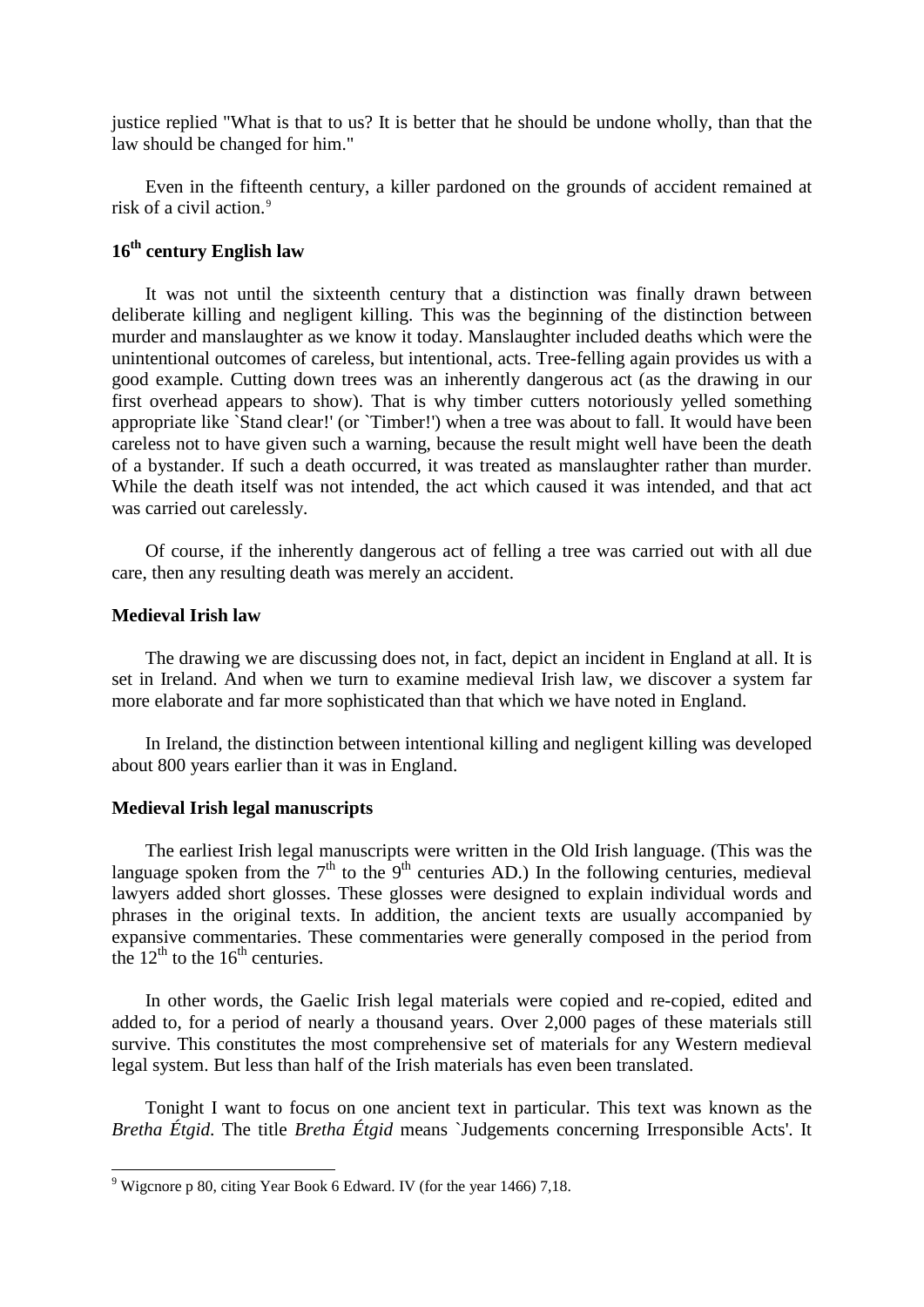deals with the various circumstances that might surround a homicide or injury. In particular, it is concerned with those circumstances which make the actions of the offender more or less blameworthy. One such circumstance was the offender's mental state. Another was the presence or absence of a social justification for any risks the offender subjected the victim to.

# **Legend of** *Bretha Étgid*

According to the legend recounted in the opening pages of this tract, *Bretha Étgid* includes the instructions of King Cormac mac Airt to his son Cairbre in the 3<sup>rd</sup> century AD. This legend is unlikely to be true, not least because Cormac mac Airt is in fact a euhemerised version of one of the pagan Celtic gods of Ireland. The language and treatment of the text places it rather in the Old Irish period, that is between the  $7<sup>th</sup>$  and 9<sup>th</sup> centuries. If we say the 8<sup>th</sup> century, we will most likely not be far wrong.

*Bretha Étgid* §14 has not previously been translated. But it is a very significant section. It introduces us to a wide range of factors, each of which influenced the outcome in a case of homicide or injury.

# *BRETHA ÉTGID* **§14**

[§ 14] **Son, [I will instruct you] so that you may know [the law regarding an] edict or treaty together with their harmful acts and their mistaken acts and their irresponsible acts:**

[§14.1] **So that the penalty for an act of anger is not paid in the case of negligence, nor negligence in the case of an act of anger;**

[§14.2] **Nor the penalty for knowledge in a case of [mistake through] ignorance, nor of ignorance in a case of knowledge;**

[§14.3] **Nor an intentional act in a case of [any other] irresponsible act, nor [any other] irresponsible act in the case of an intentional one;**

[§14.4] **Nor a large [offence] in the case of a small one, nor a small one in the case of a large one.[10](#page-4-0)**

#### *Bretha Étgid* **§14.1 -Anger versus negligence**

In §14.1, we find that already in the 8th century Irish law drew a distinction between injuries which were inflicted in *ferg*, `anger', and those which were inflicted through *anfot*, `negligence'. This is a distinction which the English common law was not to develop for a further 800 years.

# *Bretha Étgid* **§14.3 – Intention**

Bretha Étgid §14.3 makes much the same point as § 14.1. But there is a change in vocabulary which alerts us to some additional sophistication in the Irish approach. Here we find the word *comraite*, 'intention', being used, so that negligence was distinguished not just

<span id="page-4-0"></span><sup>&</sup>lt;sup>10</sup> For a transcription of the original Irish manuscript, see DA Binchy ed, *Corpus Iuris Hibernici* (6 vols; Dublin 1978) at 1260.28-32.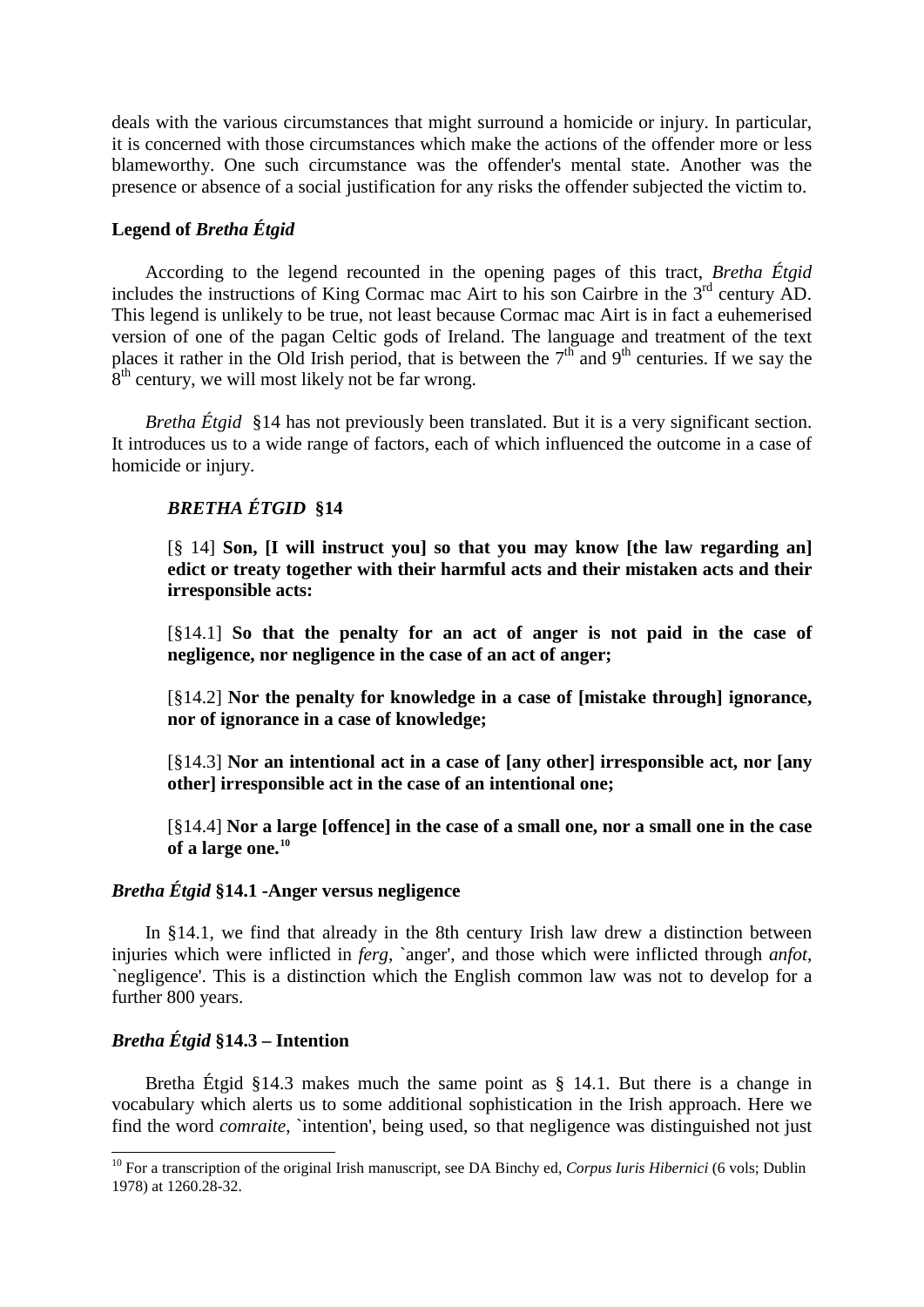from killings in anger (or `hot blood'), but also from those in `cold blood'. And instead of the term *anfot*, ,negligence', we now have the term *étged*, `irresponsible act', alerting us to the fact that there was a multi-layered approach to negligence in Irish law. In other words, the law looked not just to see whether the offender was negligent, but also the context of the act in which that negligence occurred.

Of course, none of this is screamingly obvious from the bare words of §14 alone. But the reader of *Bretha Étgid* §14 would already have read §2, in which the terms used in §14.1 and §14.3 are introduced and linked.

# *BRETHA ÉTGID* **§§ 2-3**

[§2] **How many categories of irresponsible act are there?**

**That [question] is not difficult.**

**Four: intention, negligence, utility, folly.**

[§3] **What are the names of those offences [which arise from them]? That [question] is not difficult.**

**Three categories of harm: malice, negligence, negligence in addition to utility.**

# *Bretha Étgid* **§§ 2-3**

In §2, we again find the contrast between intention (in §14.3) and negligence (in §14.1); but also two new terms: *torba*, `utility', and *espa*, `folly'.<sup>[11](#page-5-0)</sup>

The English law of homicide tended to be two-fold: culpable homicides were either very serious (warranting death), or just serious (warranting severe financial consequences).

But in Ireland the law was threefold, as we see from  $\S 3$ .<sup>[12](#page-5-1)</sup> Account was taken of intention and negligence, and then negligence was itself further divided into negligent acts which had an element of social utility and those which did not. Those which had no social utility were the acts of 'folly' referred to in §2.

The legal consequences which flowed from each of these kinds of act are described in the opening section of Bretha Étgid :

# *BRETHA ÉTGID* **§1**

[§1] **What is an exemption? The description [given to] everything exempt and everything entirely without legal remedy.**

<span id="page-5-0"></span><sup>&</sup>lt;sup>11</sup> The meaning of *torba* has unfortunately been misunderstood by modern scholars as a result of Charles Plummer's attempt to clarify it in his article 'Notes on some passages in the Brehon laws', *Ériu 9* (1923) 31-42 at p 32.

<span id="page-5-1"></span> $12$  Indeed it was at least four-fold. Irish law also treated secret murder as particularly serious - though this is not dealt with in this particular text. According to the medieval commentators, the penalty for secret murder was twice that for intentional homicide: see *Ancient Laws of Ireland* (6 vols; Dublin 1865-1901) vol iii at p 99.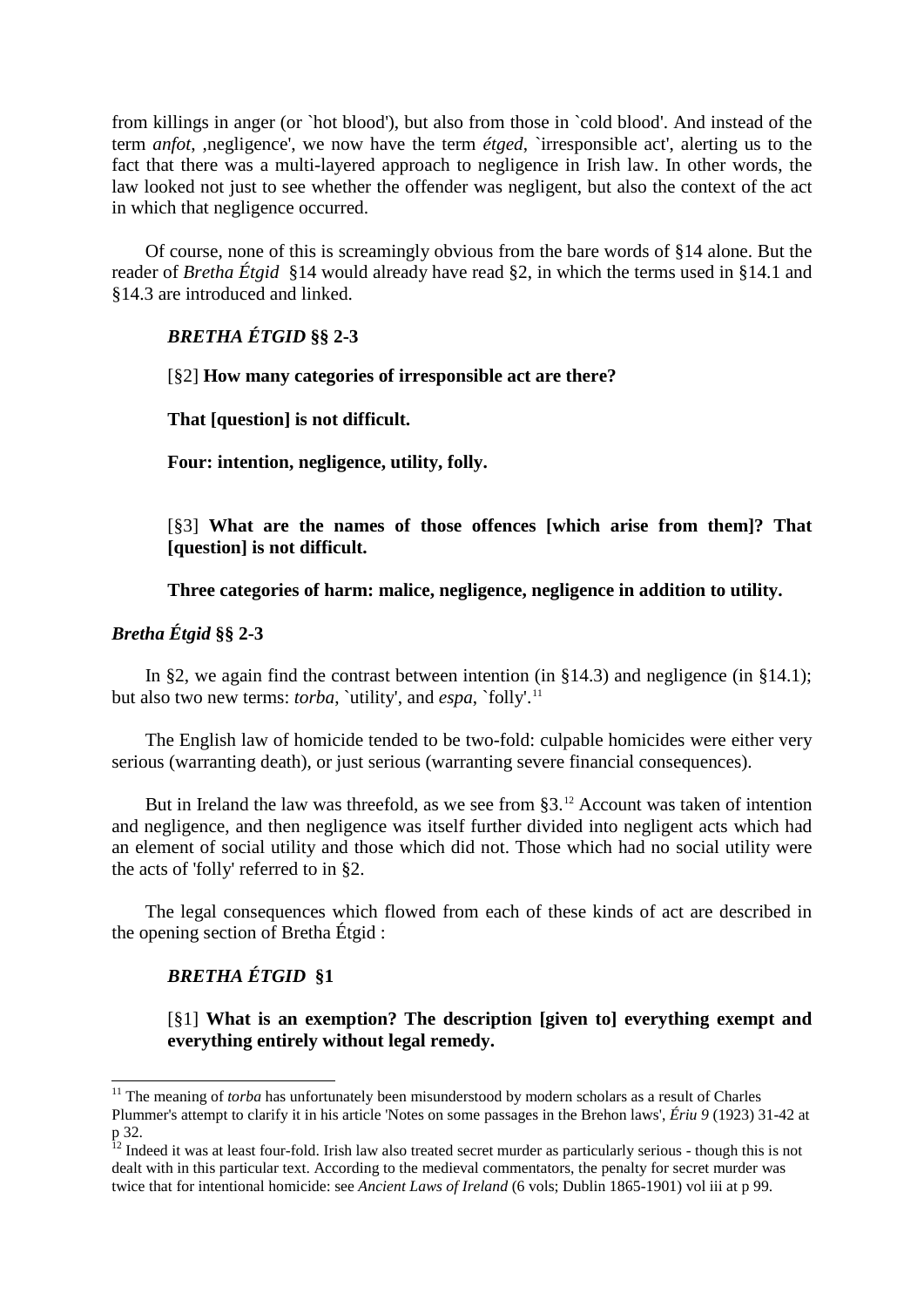# [§1.1] **Full penalty for intention, half penalty for negligence, restitution for utility, exemption for true-justification.**

And when we study the ancient texts in detail, this is the position which emerges:

| Dangerous act  | Dangerous act  | Dangerous act       |                  | Dangerous act of |
|----------------|----------------|---------------------|------------------|------------------|
| of MALICE      | of FOLLY (i.e. | of UTILITY          |                  | <b>UTILITY</b>   |
| performed      | performed      | performed           |                  | performed        |
| intentionally  | irresponsibly) | irresponsibly       | responsibly      |                  |
| full éric-fine | half éric-fine | $1/7$ = restitution |                  | exempt           |
|                |                |                     |                  |                  |
| (By AD 1100)   |                |                     | Dangerous act of |                  |
|                |                |                     |                  |                  |

performed responsibly 1/21 to other workers

# **Summary of position in Irish law (c. AD 750)**

# **Illustration: wood-cutters in England**

To illustrate the way this scheme worked, let us consider two merry woodcutters; one in England and one in Ireland. What happens if a tree they cut down lands on someone's head and kills them?

For the position in England we can turn to the case of  $R \nu$  Hull,<sup>[13](#page-6-0)</sup> which was decided in 1664. At that trial the judges confirmed that when "a man [is] lopping a tree, and when the arms of the tree were ready to fall, calls out to them below, take heed, and then the arms of the tree fall and kill a man, this is misadventure." Indeed it had been treated as misadventure  $(i.e.$  an accident) for at least two centuries.<sup>[14](#page-6-1)</sup> However, what if the wood cutter gave no warning that the tree was about to fall? In medieval England the only alternative open to the courts was a finding of voluntary homicide. It was only in the sixteenth century that a finding of manslaughter was possible in such cases.

# **Illustration: wood-cutters in Ireland**

The law on this point had developed far earlier in Ireland.

# *BRETHA ÉTGID* **§30**

[§30] **The exemption of trees in falling, provided [there is] a warning beforehand.**

[Commentary] **If he has observed the legal requirement for removing [incapacitated persons and animals] and for giving a warning, there is an exemption for [injuries to] idlers and persons who are present for no useful** 

<span id="page-6-1"></span><span id="page-6-0"></span> $^{13}$  (1664) Kelyng J 40; 84 ER 1072.<br><sup>14</sup> Holdsworth iii 313, citing the Year Books from the reigns of Edward IV (1461-83) and Henry VII (1422-1461).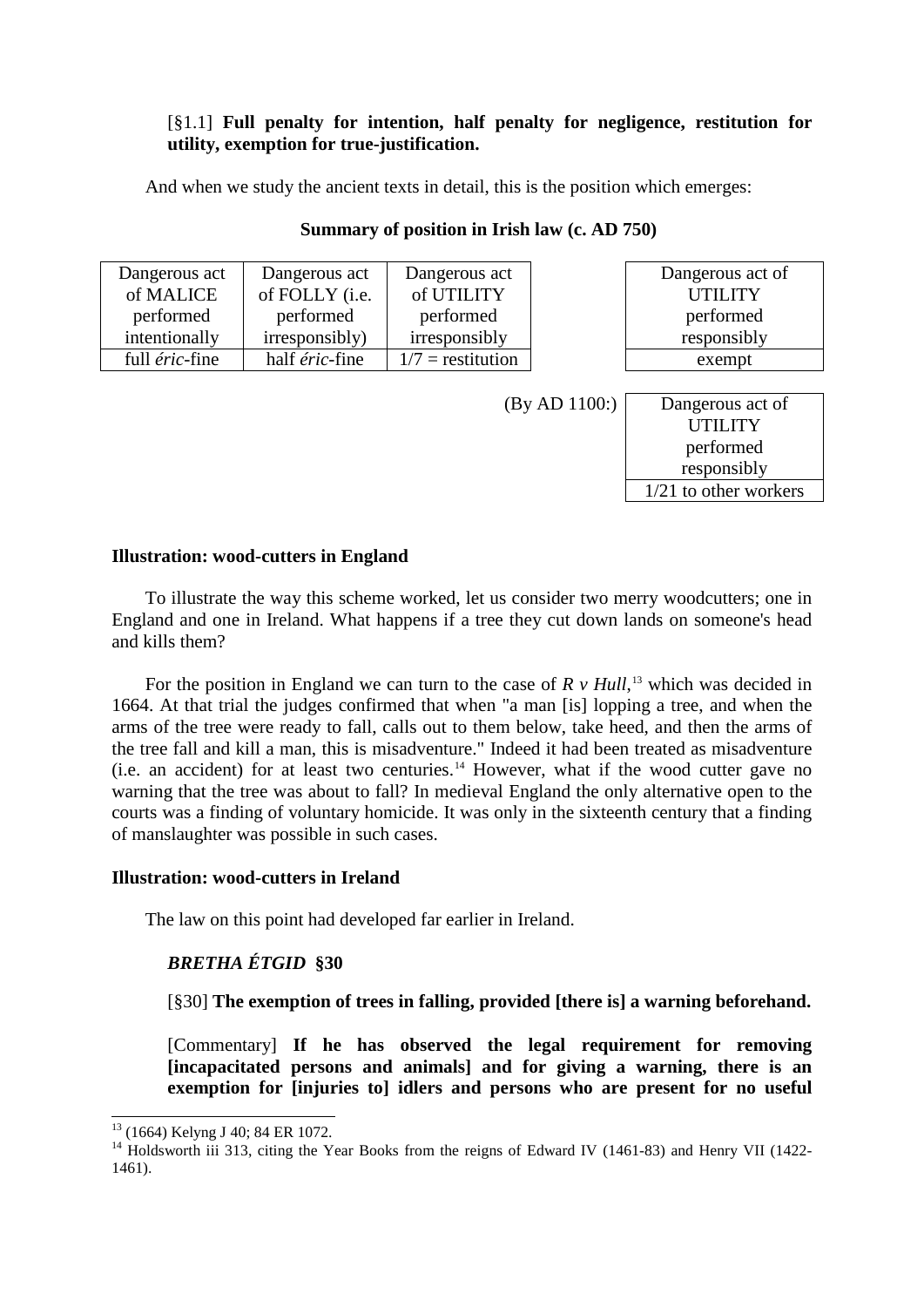#### **purpose. And [in all other cases] it comes down from half-compensation to a third of restitution.**

# **If he has not observed the legal requirement for a warning, nor of removing, it is treated as a careless act of utility. As a result, half-restitution is paid for an injury to an idler and to a person who is present for no useful purpose. Restitution is paid to a person who is there for a useful purpose.[15](#page-7-0)**

In the eighth century text of §30 we see that the law had already developed the notion of accident. A death which had been caused despite the lack of any intention to kill, and after all due care had been taken, was not a culpable homicide. In this respect the Irish law was already 400 years ahead of its English counterpart.<sup>[16](#page-7-1)</sup>

The later medieval commentary to this provision, written about the time the English had finally developed the notion of accidental killing, shows a further development in Irish law. Those who had no good cause to be present had no claim if they did not move away once a warning was given. But the same was not true of persons who could not hear the warning because they were deaf. Nor was it true of persons who could not move away because they were likewise engaged in useful work..

As far as the deaf were concerned, the tree-feller had to physically escort them from the site. And the same was true for livestock - who would likewise derive no benefit from a mere verbal warning.

As far as fellow-workers were concerned, a special duty of care was owed to them because of the fact that they could not be expected to remove themselves from the scene. If they were injured, a small payment equal to  $1/3$  of *aithgin*, `restitution', was payable. (`Restitution' was the name given to a component of the compensation for injuries. Where it was called for, it made up 1/7 of the total payment, which was known as the *éric*-fine.)

The second half of the commentary I have quoted deals with the situation where the treefeller has not given the required warning. While cutting down the tree was still considered an act of social utility, he has now engaged in it in an irresponsible manner. As a result, he owes the full amount of restitution to those who are injured by his negligence.

#### **Contributory negligence**

But note that people who have no good reason to be present only get half-restitution. This is because they are guilty of what we now call `contributory negligence'. Certainly the tree-feller was negligent in not shouting a warning when the particular tree was about to fall. But the idlers were equally negligent in hanging around while he was at work chopping down trees in the first place. The compensation paid to them is therefore halved.

<span id="page-7-1"></span><span id="page-7-0"></span><sup>&</sup>lt;sup>15</sup> For the original Irish see *CIH* 274.16-23.<br><sup>16</sup> Self-defence was likewise recognised as exculpatory: "[Ancient text:] **Self-defence is exempt from liability.** [Commentary:] **It is exempt for him to kill him if he was unable to escape from him."** For the Irish see *CIH* 2158.9.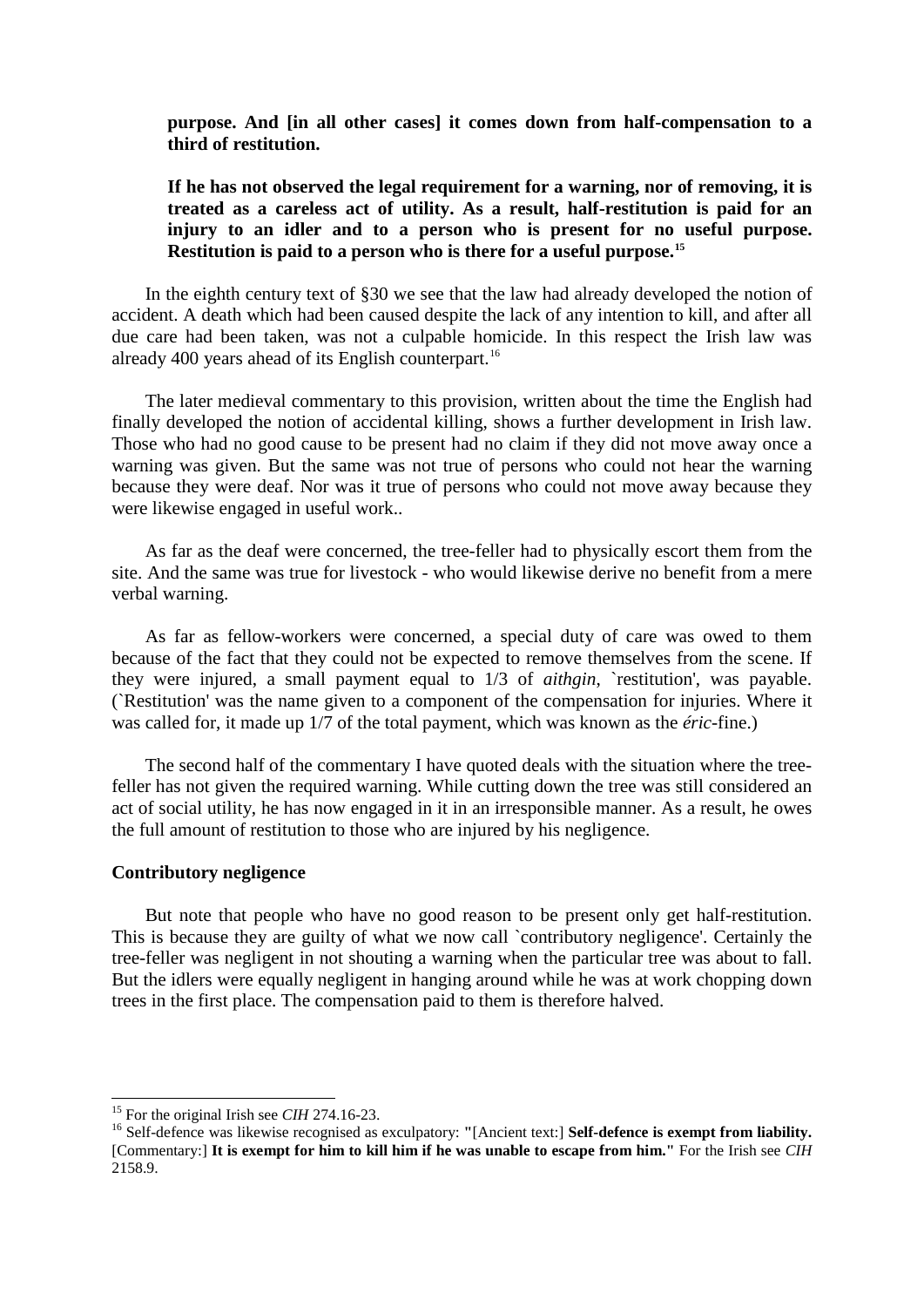#### **A further illustration: injuries caused by brooches**

Let us look at a second example of the way the Irish scheme worked.

#### *BRETHA ÉTGID* **§59**

#### [§59] **The exemption of a brooch on the upper chest.**

[Commentary] **There is an exemption for men if their brooch is on their upper chest at their shoulder, and there is an exemption for women if their brooch is on their upper chest at their breast, provided there is no protrusion beyond it.**

# **And if there is [a protrusion], it is governed by the rule of repeated injuries: Restitution for its first offence, half-compensation with restitution for its second offence, full compensation with restitution for the third offence.[17](#page-8-0)**

A brooch was a necessary item for keeping your cloak attached properly, so wearing a brooch was an act of social utility. But it had the potential to cause injury. If the brooch was fitted carelessly, then the first injury it caused was treated as an act of social utility performed irresponsibly. The appropriate fine was therefore restitution.

But once one injury had occurred, the wearer was alerted to the dangerous positioning of the brooch. For the wearer to continue without adjusting the brooch would be an act of negligence. So a second injury brought the penalty for negligence. This was half the penalty payable for a deliberate injury.

But suppose the wearer still continued to wear the brooch without adjusting it, even after two injuries had been caused by its dangerous state. That would show a reckless disregard for the safety of others. Such recklessness was treated as tantamount to an intent to injure. Any further injuries brought the full penalty attributable to deliberate acts.

# *Bretha Étgid* **§14.2 – Mistake**

Note that already in the  $8<sup>th</sup>$  century Irish law recognised mistake of fact as a mitigating factor (§14, §14.2).

#### **Mistake in English law**

Mistake as to fact emerged as a defence to homicide in English law only in the sixteenth century. For example, in the early  $17<sup>th</sup>$  century case of *R v Levett*,<sup>[18](#page-8-1)</sup> the accused was acquitted of the murder of a woman called Frances Freeman. Levett had mistaken Freeman for a burglar. Frances Freeman was in fact a friend of William Levett's servant, Martha Stapleton. Freeman had come in secret to the Levett's house to help his servant complete a particularly large backlog of housework. Martha and Frances finally finished up at midnight. Just as Frances was about to leave, Martha thought she heard burglars trying to break in. Frances Freeman hid in the buttery, while Martha ran upstairs and woke William Levett. Levett rushed downstairs with a drawn rapier in front of him and his wife Helen behind him. It was

 <sup>17</sup> *For the Irish see CIH 289.25-29.*

<span id="page-8-1"></span><span id="page-8-0"></span><sup>18</sup> Referred to in *Cook's Case* (1639) Cro. Car. 537 at 538; 79 ER 1063 at 1064.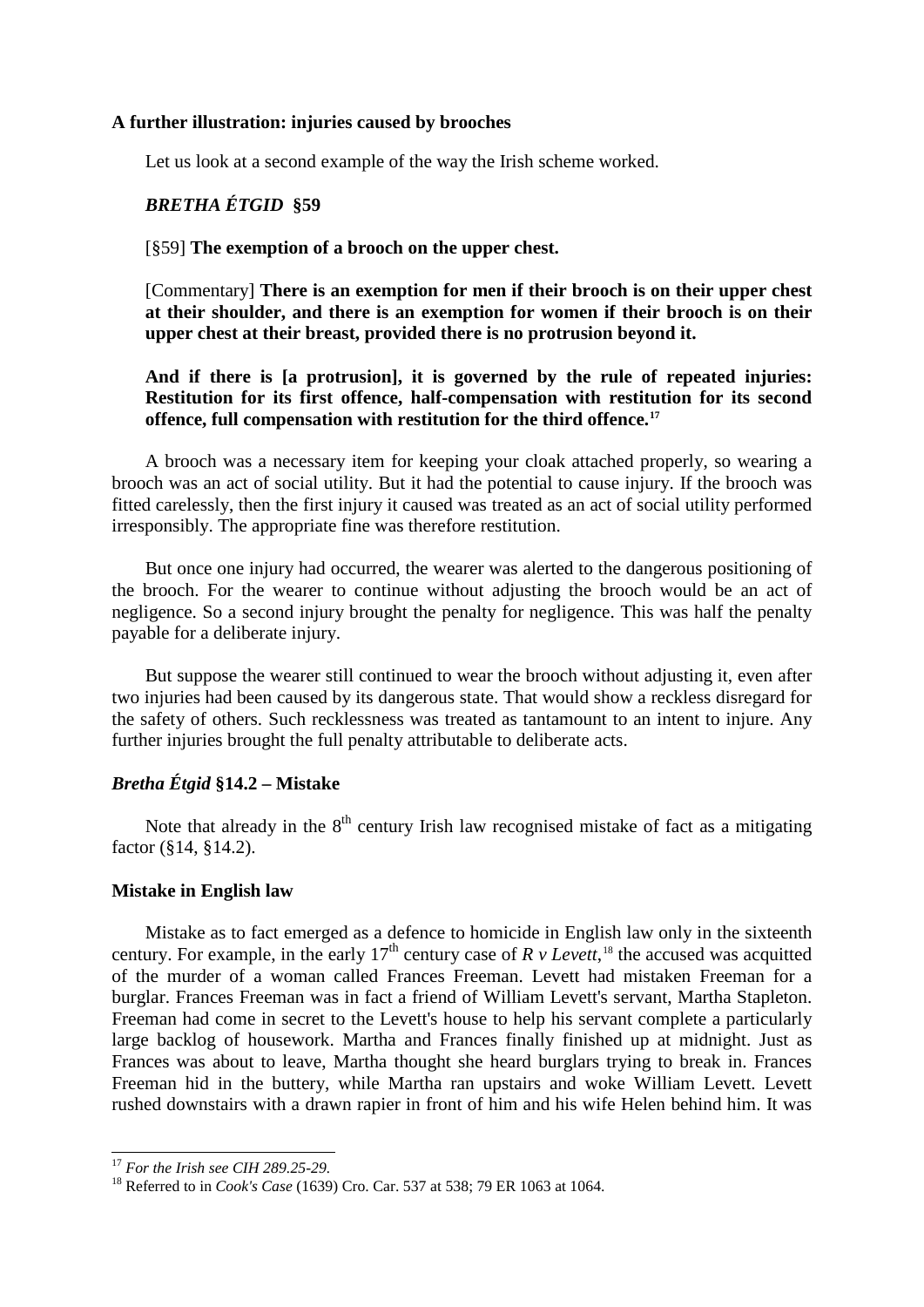Helen who spotted someone in the buttery. Levett charged into the buttery, lunging with his rapier and killing the unfortunate Frances Freeman.

William Levett was charged with murder. He would not have been guilty of murder if he had used such force against a real burglar. The court of King's Bench held that his intention was lawful, even though it was based on a mistake of fact. As a result Levett was innocent of both murder and manslaughter.

It was lucky for Mr Levett that his case had not been heard a century or so earlier. Unless, of course, he'd been living under Irish law at the time.

#### **Mistake in Irish law**

In Ireland, the basic principle that it was permissible to kill a thief caught in the act was set out in §115 of the original text of *Bretha Étgid* .

# *BRETHA ÉTGID* **§115**

#### [§115] **Every lawless person is completely without recourse to law.**

Four hundred years or so before *Levett's* case was decided, a medieval Irish lawyer added this explanation of §115:

[Commentary] **i.e. there is an exemption for killing the thief, if you don't know his name, and don't recognise him, and are unable to arrest him at the time he commits the trespass.**

# **And there is an exemption for every person who shall have been killed in mistake for such a thief.[19](#page-9-0)**

The rule which allowed you to kill a burglar in your home was something of a special case. It also required you to show that you had no means of arresting the burglar without violence, or of identifying him for future arrest. In most other cases where the defendant has attacked an innocent person in mistake for a guilty person, the defendant had to pay half the normal penalty.

For example, *Bretha Étgid* § 13 says:

# *BRETHA ÉTGID* **§13**

[§ 13] **Son, [I will instruct you] so that you may know [the law regarding] a lawabiding man mistaken for an outlaw and an outlaw mistaken for a law-abiding man.**

[§13.1] **Half the penalty is the full amount for the first of these situations.**

[§ 13.2] **A quarter for the second situation because of the person he has been mistaken for.[20](#page-9-1)**

<span id="page-9-1"></span><span id="page-9-0"></span><sup>&</sup>lt;sup>19</sup> For the Irish see *CIH* 1161.15-17.<br><sup>20</sup> For the Irish see *CIH* 1067.30-31.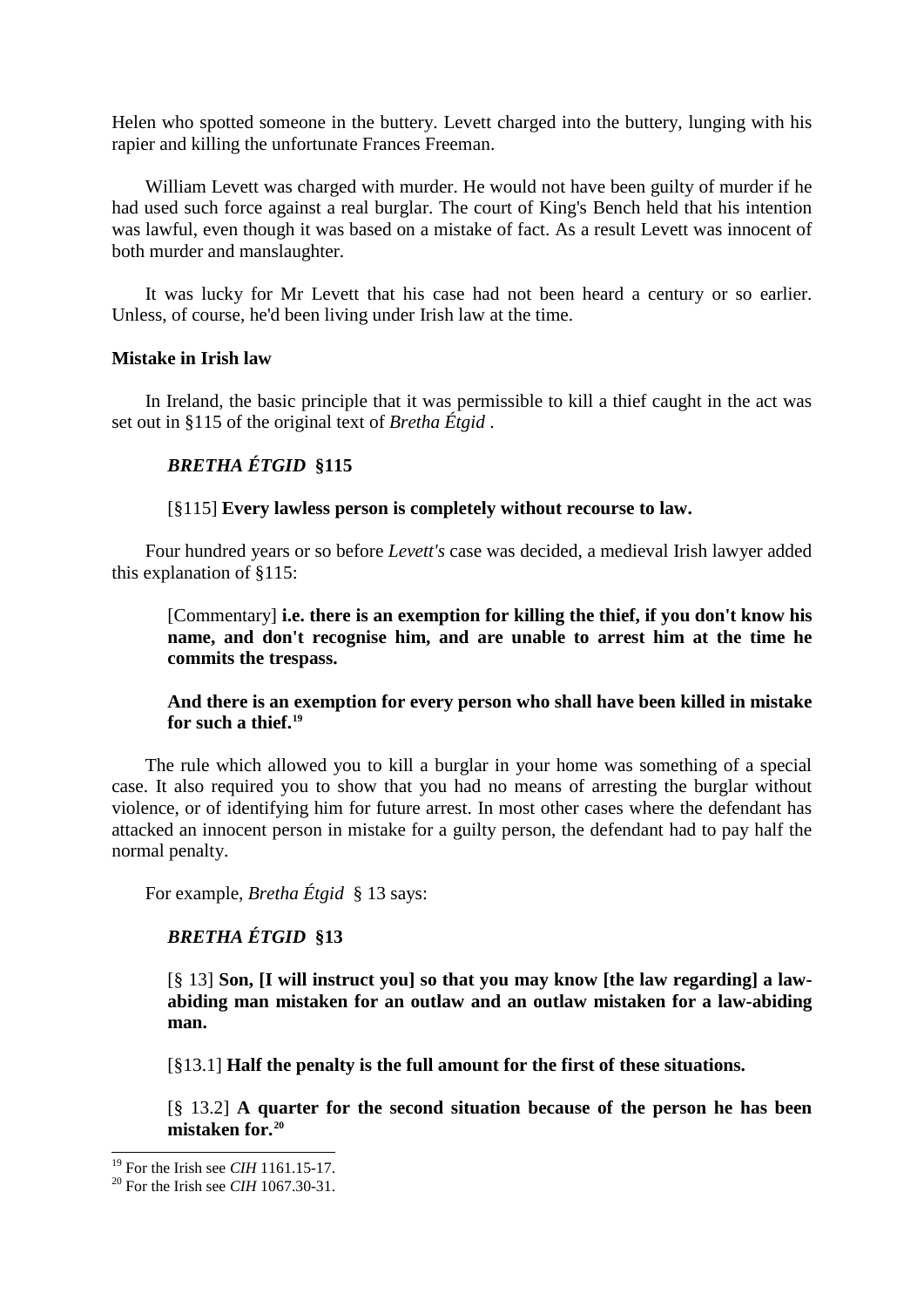§13.1 illustrates the general law of mistake. The assailant thinks he is attacking an outlaw, someone he is entitled to attack. But instead he kills an innocent person. As a result, he pays half the penalty he would normally pay for the homicide of that innocent person.

#### **Attempt in Irish law**

§13.2 is even more interesting for the sophistication of the legal principle underlying it. Here the assailant intends to kill an innocent person, but instead mistakenly kills someone whom he actually had a right to kill. This time he pays a quarter of the normal penalty for homicide. But that quarter-penalty is not paid to the outlaw. Rather it is paid to the innocent person for the unsuccessful attempt to kill him.

Here is a table setting out the gradation of attempt fines in Irish law:<sup>[21](#page-10-0)</sup>

| Penalty |           | 1/4     | 8/21         | 1/2          | 2/3                 |
|---------|-----------|---------|--------------|--------------|---------------------|
| With    |           | drawing | hunting      | damage<br>to | 1n <sub>1</sub> ury |
| naked   |           | weapon  | down         | clothing     |                     |
| weapon  |           |         |              |              |                     |
| Without | mere      | hunting | damage<br>to | injury       |                     |
| naked   | statement | down    | clothing     |              |                     |
| weapon  |           |         |              |              |                     |

#### **ATTEMPT c. AD 700**

An unsuccessful assailant did not pay the fine for the injury he intended to inflict. Rather he paid a fraction of that fine. The particular fraction varied in accordance with how close he came to inflicting the intended injury. For example, suppose an assailant threw a spear at someone in an unsuccessful attempt to kill them. The assailant paid half the penalty for murder if the spear damaged the victim's clothes, and one-quarter if it missed altogether.

The same thing applies in *Bretha Étgid* § 13.2. In throwing his spear at the outlaw by mistake, the assailant has also missed the innocent person he intended to kill. (The fact that he has killed the outlaw does not affect that conclusion.) The appropriate penalty paid to his intended victim is therefore one-quarter of the penalty for the injury he intended to inflict.

# **Attempt in English law**

England was without attempt laws until the sixteenth century. In the 14th century some courts solved the dilemma by finding the accused guilty of the principal offence, even for mere intent.<sup>[22](#page-10-1)</sup> But most failed attempts went unpunished. It was not until the sixteenth century that the common law finally adopted the solution developed in the Court of Star Chamber, and tried attempted felonies as misdemeanours.<sup>[23](#page-10-2)</sup>

<span id="page-10-1"></span><span id="page-10-0"></span><sup>&</sup>lt;sup>21</sup>See Neil McLeod, Assault and attempted murder in Brehon law', (1998) 33 *The Irish jurist* 351-91.<br><sup>22</sup> Holdsworth iii 373.<br><sup>23</sup> Holdsworth iii 434.

<span id="page-10-2"></span>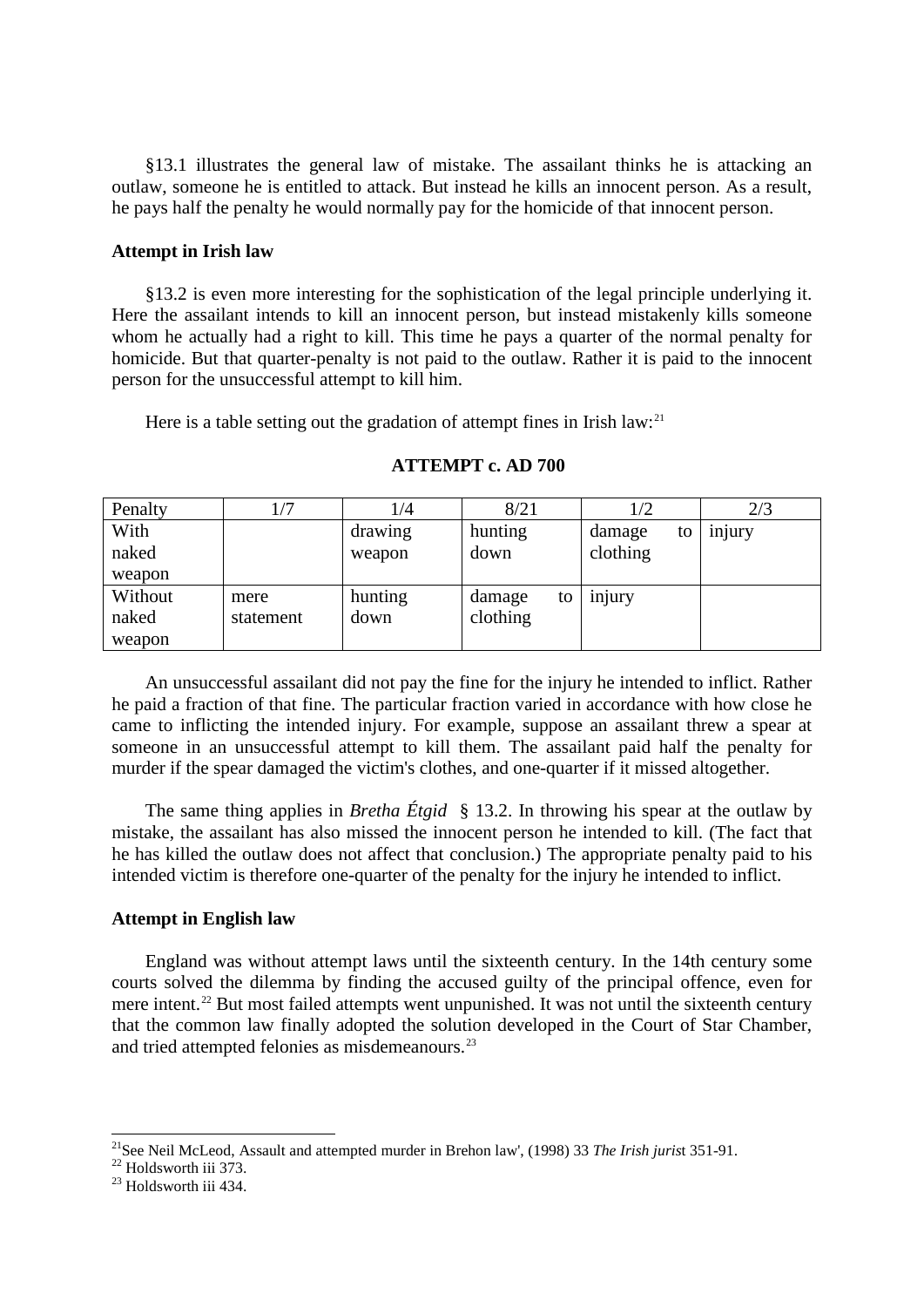In other words, Irish law showed remarkable sophistication in its treatment of the mental element in offences against the person. By the eighth century it had developed a range of concepts which did not emerge in England until the sixteenth century.

# *Bretha Étgid* **§14.4 - Large and small offences**

Irish law had at its heart a set scale of payments for injuries of various kinds. Each payment consisted of a fixed *éric*-fine plus a fraction of the victim's honour-price. (Each rank in society had its own honour-price. These ranged from a yearling heifer, for young landless men, to 21 milk-cows for a king.<sup>[24](#page-11-0)</sup>)

#### **Classification of injuries: AD 700**

| Injury             | éric-fine (milk-cows) | Honour-price |
|--------------------|-----------------------|--------------|
| white-blow         |                       | 1/21         |
| lump-blow          |                       |              |
| bloodshed          | 2.5                   | 1/4          |
| bandage-wound      |                       | 1/3          |
| confinement to bed | 3.5                   | 1/2          |
| deadly bed-wound   | 10.5                  | full         |
| death              |                       | full         |

As *Bretha Étgid* §14.4 emphasises, a judge had to be aware of the characteristics of each type of injury so as to be able to apply the appropriate penalty.

#### **White blow**

The white blow was an injury which did not leave any lasting mark or cause any lingering pain. In included things like violent pushing and shoving.

## **Lump blow**

A lump blow was a battery which left a swelling or a bruise or an abrasion.

#### **Bloodshed**

In order for a cut to be serious enough to warrant the description `bloodshed', it had to drip at least five drops of blood onto the ground.

#### **Bandage-wound**

A bandage wound was, naturally enough, a wound requiring a bandage. The injured person was still ambulatory, and could move around the countryside unaided.[25](#page-11-1)

<span id="page-11-0"></span> <sup>24</sup> Neil McLeod, `Interpreting Early Irish Law: status and currency (Part I)' *Zeitschrift fur celtische Philologie* <sup>41</sup> (1986) 46-65; (Part II) 42 (1987) 41-115.<br><sup>25</sup> The commentaries distinguished an upper and lower bandage wound on the basis on the degree to which

<span id="page-11-1"></span>victims could still get about. A lower bandage wound did not interfere with the victims' movements about the kingdom; whereas the more serious bandage wound saw them confined to their own townland. (See the Irish material at *CIH* 699.5-7 and the discussion in DA Binchy, 'Sick-maintenance in Irish Law', *Ériu 17* (1934) 78- 134 at pp 130-132.)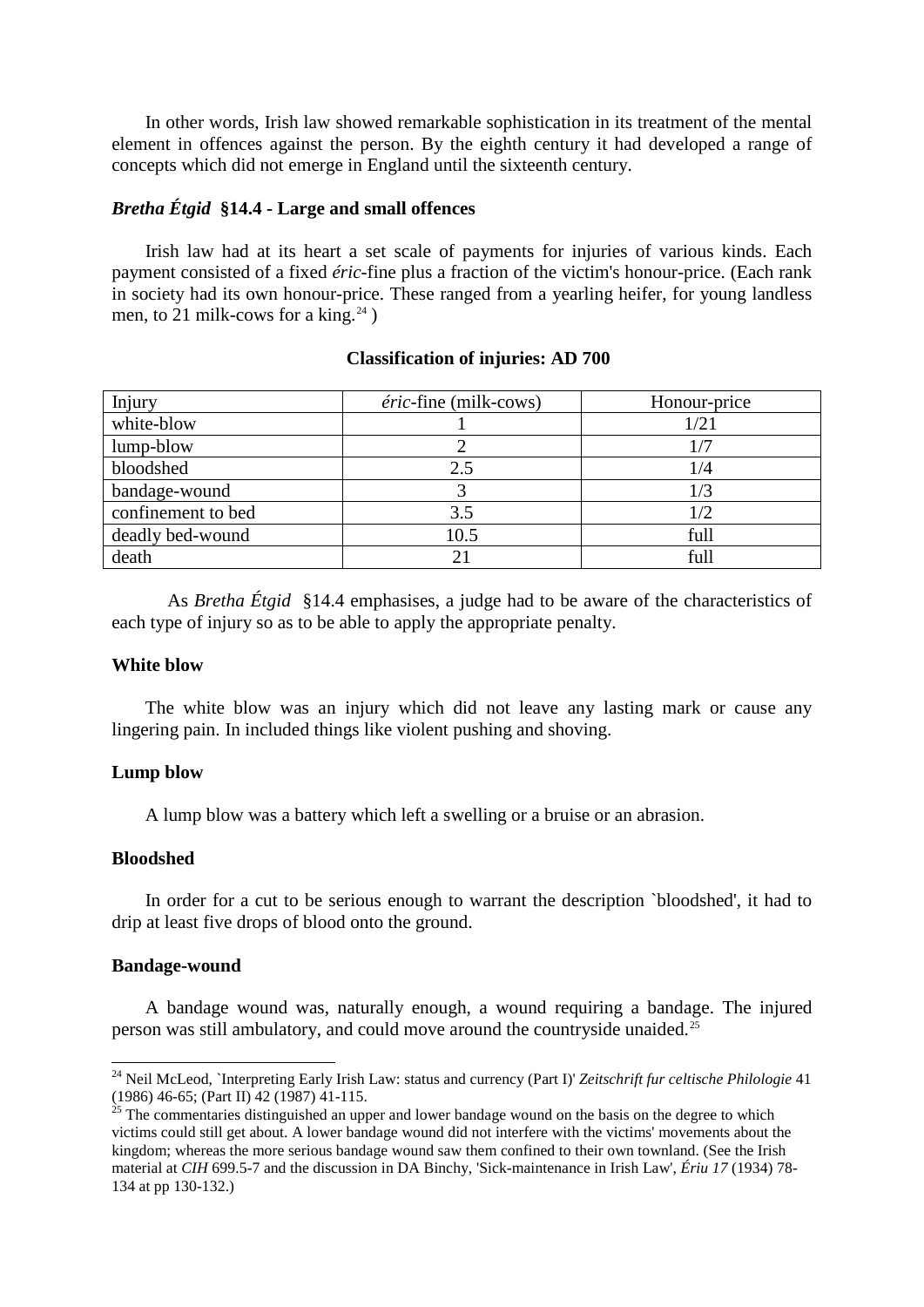#### **Standard bed-wound**

`Confinement to bed' was required for injuries such as fractured skulls. The term was applied to any injury which prevented the victim from moving around outside. According to the medieval commentators, the victim was only able to go to the toilet if someone supported his arm.<sup>[26](#page-12-0)</sup>

#### **Deadly bed-wound**

The `deadly bed-wound' was an injury which left the victim in danger of death. The victim could no longer hobble to the toilet with support. They could no longer even turn from side to side without someone lifting them. Deadly bed-wounds included wounds which had penetrated through the skull to the brain. The term was also applied to injuries which left the victim with `three floods of bloodshed': i.e. with blood flowing from their wound, and being vomited from their mouth, and being passed in their urine.<sup>[27](#page-12-1)</sup>

For the three most serious categories of injuries, the victim was also entitled to their medical costs<sup>[28](#page-12-2)</sup>

#### **Compensation vs capital punishment.**

In medieval England, the punishment for the more serious forms of murder was death. Indeed, death was technically the punishment for the less serious forms of murder as well. However, in those cases the guilty person could usually avoid death by seeking a royal pardon or by using the escape hatch into the ecclesiastical courts known as `benefit of clergy'.[29](#page-12-3)

In Ireland the penalty for homicide remained a financial one no matter what form the killing took. However, the penalty increased with the degree of criminality involved in the killing. Furthermore, the penalties were set so high that the malicious killer would need the support of his kin in making the payments. If the killer's kin were unable or unwilling to support him, his life became forfeit. Defaulting murderers were hanged. Those who defaulted on fines for negligent manslaughter were set adrift on the sea in a boat without oars, and left to pray that they would wash up further down the coast where they might survive in a life of servitude.<sup>[30](#page-12-4)</sup> But most kins could be expected to support a kin-member by paying his fines unless he was a reprobate.

#### **Attempts to suppress the taking of 'blood-money'**

The Irish disinclination for capital punishment was viewed with horror by the Church in the first millennium and by the English in the second. Both tried to stamp out the practice of accepting monetary compensation for homicide and to replace it with hanging. Both were unsuccessful.

<span id="page-12-1"></span><span id="page-12-0"></span><sup>&</sup>lt;sup>26</sup> See *CIH 699.8-9.*<br><sup>27</sup> See N McLeod, `*Crólige mbáis*', in the forthcoming festschrift for Professor Gear6id Mac Eoin (D Ó Baoill & D Ó hAodha eds) and the Irish material at *CIH* 699.9-11.

<span id="page-12-2"></span><sup>&</sup>lt;sup>28</sup> See McLeod, `*Crólige mbáis*' (forthcoming).<br><sup>29</sup> JH Baker, An Introduction to English Legal History (2nd ed, London 1979), pp 420, 422-3 and 429.

<span id="page-12-4"></span><span id="page-12-3"></span><sup>&</sup>lt;sup>30</sup> See Ancient Laws of Ireland vol i at p 15 and Mary Byrne, 'On the punishment of setting adrift', Ériu 11 (1932) 97-102.